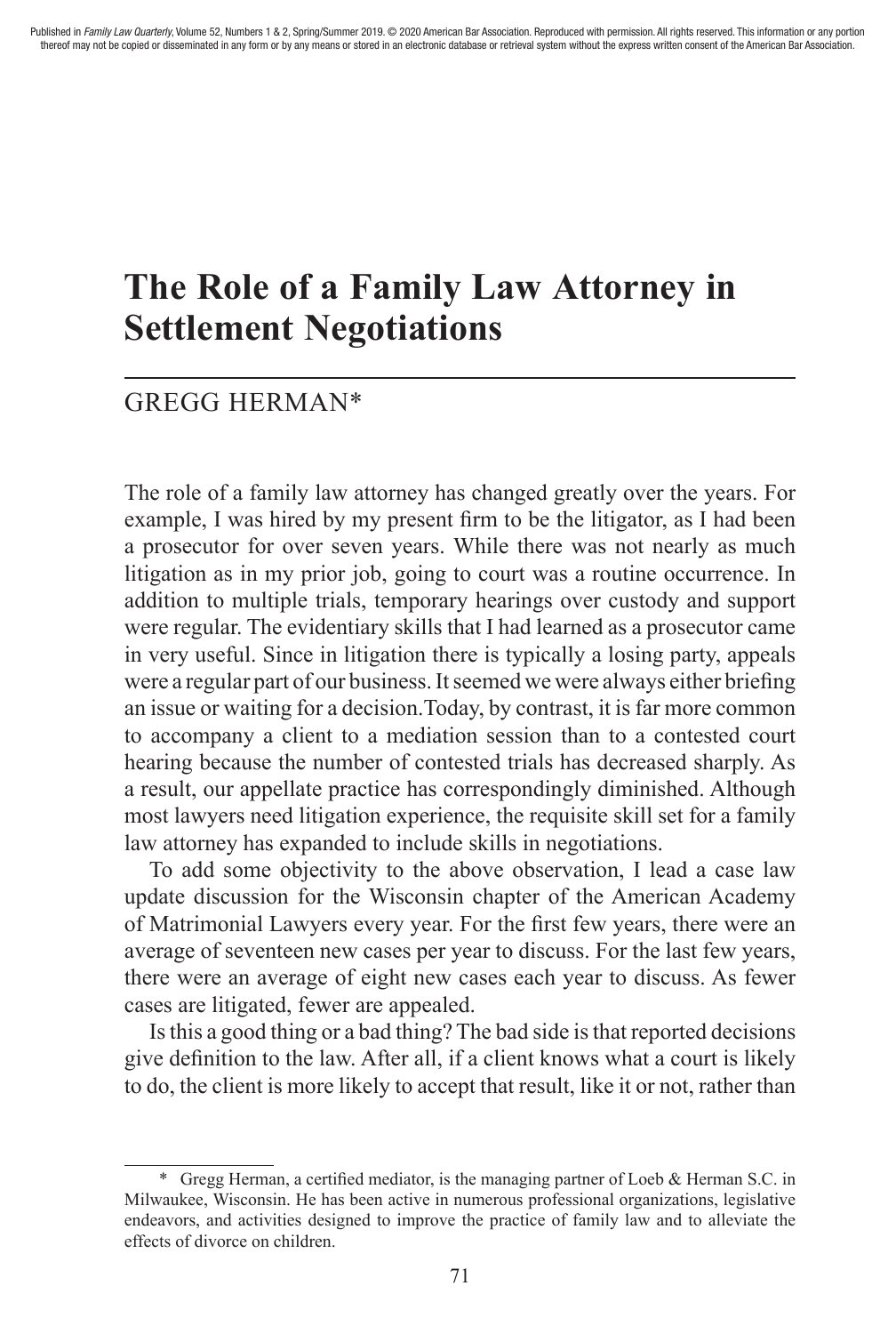to fight it and have that result occur anyway. It is far easier to convince a judge to make a certain order if the judge knows any other order would get him or her reversed, or even that a certain order would be "safe" for appeal.

### **Putting the "A" in ADR**

For the individual litigant, the result of settlement has many positives, most particularly the avoidance of the financial and emotional costs of litigation. In any conflict situation, resolution by compromise is almost always better than litigation by warfare. There is a saying among family law attorneys that "a bad settlement beats a good trial." Accordingly, a good settlement is best of all. This concept has led to a new definition of what it means to be a family law attorney. While litigation remains a possibility, it has become a rarity. So, becoming an effective family law attorney requires a familiarity regarding the settlement options and methodologies available.

When this author started practicing family law, the term "ADR" was unheard of. Even then, most divorce cases eventually settled. But the process of getting to settlement, including the threats and intimidation of litigation, is destructive to the ability of parents to co-parent their children in the future. In other areas of law, the future relationship of the opposing parties is of little concern. However, in divorce cases, where there are children—either minor or adult—the future relationship is of great concern as the parents will be forever entwined with each other. The damage done by litigation can carry over and scar the future relationship between parents for many years into the future. Words cannot be unsaid, and the bitterness of hearing partisan advocacy does not go away. The cost—both financially and emotionally—is significant.

While data are really unnecessary, studies have confirmed the value of mediation in improving relationships between parents both during a legal action and afterwards.<sup>1</sup> As stated by the Texas Supreme Court: "For the children themselves, the conflict associated with the litigation itself is often much greater than the conflict that led to a divorce or custody dispute . . . because children suffer needlessly from traditional litigation, the amicable resolution of child-related disputes should be promoted forcefully."2

<sup>1.</sup> *See* Robert E. Emery, David Sbarra & Tara Grover, *Divorce Mediation: Research*  and Reflections, 43 FAM. CT. REV. 22 (2005); Joan B. Kelly, *A Decade of Divorce Mediation Research: Some Answers and Questions*, 34 FAM. CT. REV. 373 (1996).

<sup>2.</sup> *See In re* Lee, 411 S.W.3d 445 (Tex. 2013).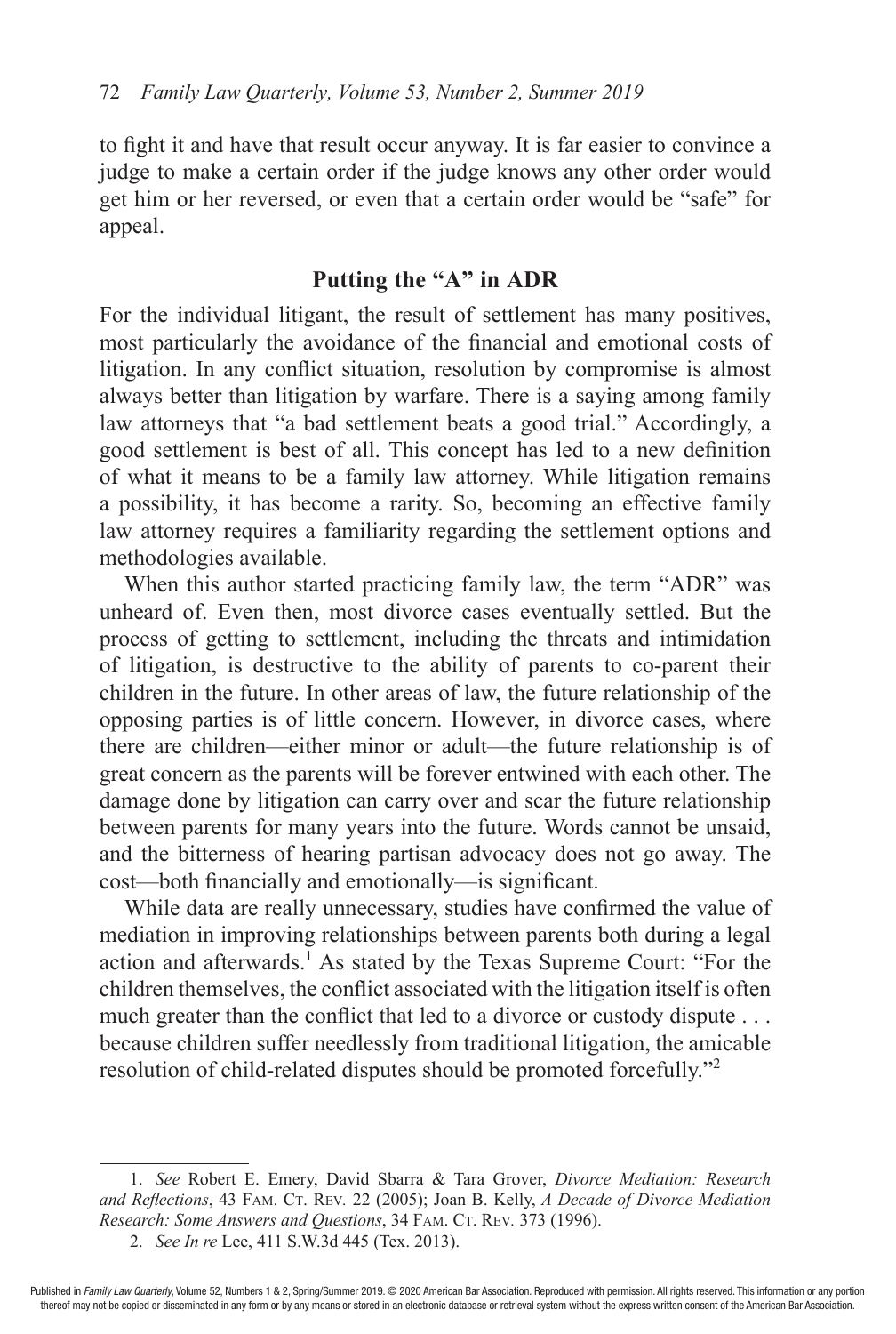Being a family law attorney involves broader responsibilities than, say, a personal injury lawyer. In P.I. law, the plaintiff's lawyer is trying to get the most money for a client, and the insurance (or defense) lawyer is trying to pay as little as possible. Any effect on third parties is irrelevant, as is consideration of the impact on the future relationship of the parties, as there will not be any. Representation is strictly a matter of dollars. Similarly, in criminal law, most cases involve a prosecutor trying to get a conviction and maximum sentence, whereas the defense counsel is trying to get no conviction or a reduced charge and minimum sentence. In most cases, third parties and future relationships are not considerations.

### **Mediation**

As a result, lawyers began searching for alternatives (the "A" in "ADR"), and mediation came into vogue. It was successful in enough cases that it became mandatory in most custody and placement disputes and prevalent, even if not mandatory, in financial disputes.

The success of mediation can be traced to several aspects of the process. For one, a third party can break an impasse that has caused negotiations to come to a halt. For another, the process injects a fresh viewpoint in the negotiations. Lawyers sometimes get too close to their client's cause and fail to see the forest due to the trees. Parties frequently do not appreciate that there will be another side to all of the issues, with no guarantee that a fact finder will see things their way. Hearing a neutral, independent, and trusted professional give opinions and insight can cause reality to be injected into the equation.

Yet the type of mediation and the nature of the mediator are critical to its success. For example, facilitative mediation, where a mediator merely relays proposals, is of little or no use to family law practitioners. Most lawyers don't need a third party to run settlement proposals back and forth, as in a game of tennis. Evaluative mediation, on the other hand, allows the mediator to offer opinions and suggest solutions to issues. Only evaluative mediation, where the mediator is proactive in the process, is worth the time and expense in family law cases.

The type of mediator to be chosen depends on the issues to be mediated. When the issue involved is child-related, the issues are frequently not legal, but emotional. Arguably, the entire issue of "best interests" of a child is not a legal determination, but a psychological one. The issue of allocation of responsibilities and time is really not a legal one, but a parenting one. As much as lawyers learn a lot by practicing in this area, there are professionals whose expertise is precisely in the area of child development. In theory, at least, both parents want the best for their children. Therefore, it benefits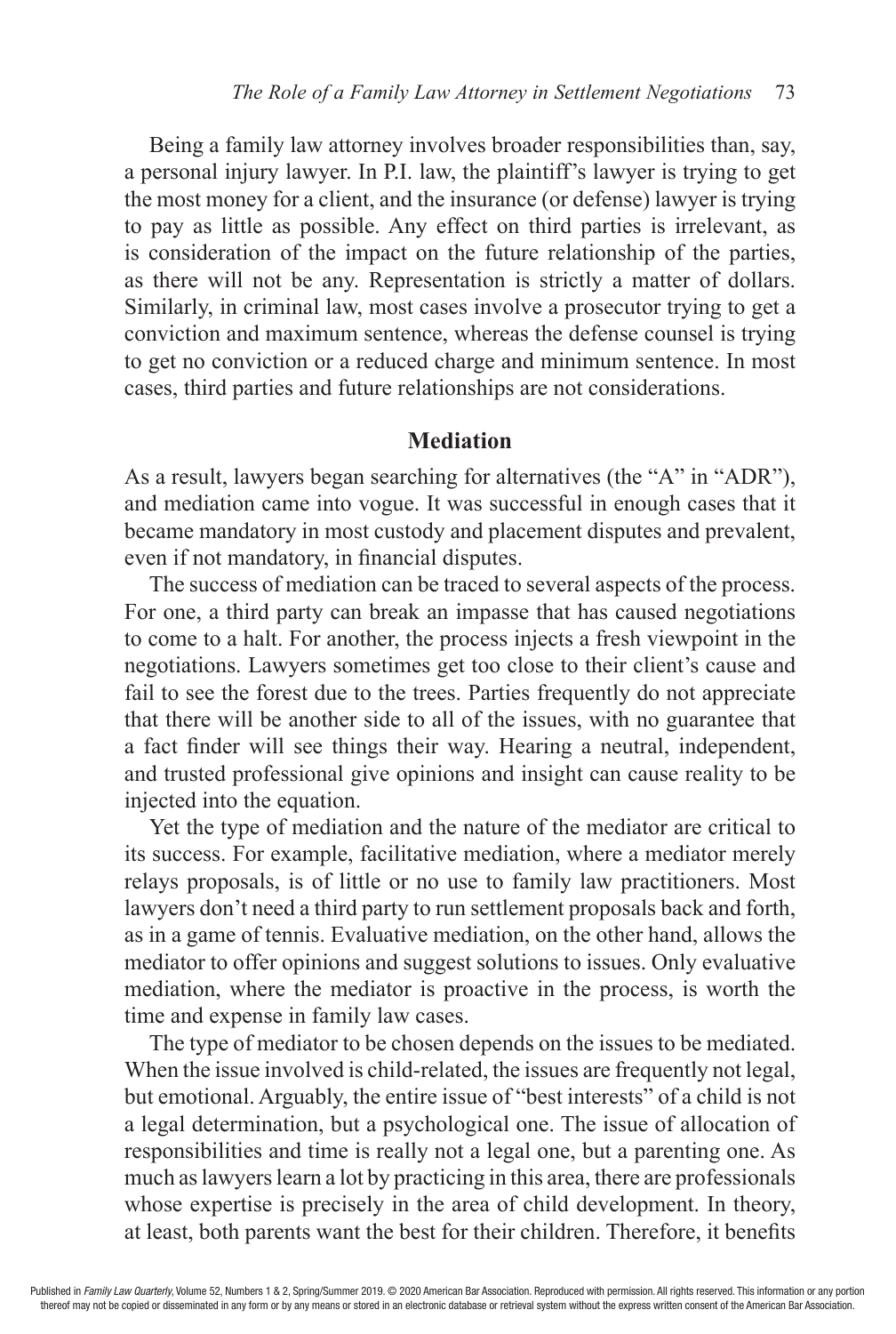a parent to limit conflict and increase cooperation. In addition, typically both parents can learn something (sometimes, a lot) about child rearing from an expert.

Any good mediation involves a fair amount of counseling. Using a mental health professional as the mediator can turn the mediation session into a therapeutic one. In such cases, the therapy may be extremely valuable to quell the emotions and have practicality and rationality prevail. Where the issues are primarily emotional ones (which is frequently the case for custody-related issues), a mediator trained in evaluating and treating emotions can be most effective.

The danger of using mental health professionals as mediators is that the topics may drift into ones that are legal in nature. Sometimes, the dividing line is not very clear. Other times, the line is blurred or ignored by the mediator in order to reach a settlement. The result may be mediators getting involved in substantive issues on which they have little knowledge. The resultant settlement can lead to difficulties down the road.

Co-mediators, one lawyer and one nonlawyer, would avoid this danger, but the cost of mediation then doubles. Still, the extra cost may be worth it, where both legal and nonlegal issues are expected to arise in the course of negotiations.

As valuable as mediation can be in many cases, it is no panacea. For one thing, it is often conducted without attorneys being present. If, as is common, there is a power or knowledge imbalance between the parties, the results may not be equitable. If the issues are financial, using a mediator not versed in taxes or valuation issues may even confuse matters. Most critical, because the goal of a mediator is to achieve a settlement, a power or knowledge imbalance may not produce an impediment to "success," as defined by the mediator. In fact, such an imbalance might even be helpful. After all, if the mediator's goal is to settle a case, an imbalanced settlement is within the definition of success, although the long-term implications may be seriously troubling.

## **Collaborative Divorce**

However, there were cases where mediation was not the answer, or at least the complete answer. So, lawyers formed collaborative divorce groups, seeking to bring a new approach into play. In a collaborative divorce, the parties and the lawyers agree to avoid litigation tactics in general, and court in particular.<sup>3</sup> The "no-court" agreement has teeth in a collaborative

<sup>3.</sup> Int'l Acad. of Collaborative Prof'ls, www.collaborativepractice.com.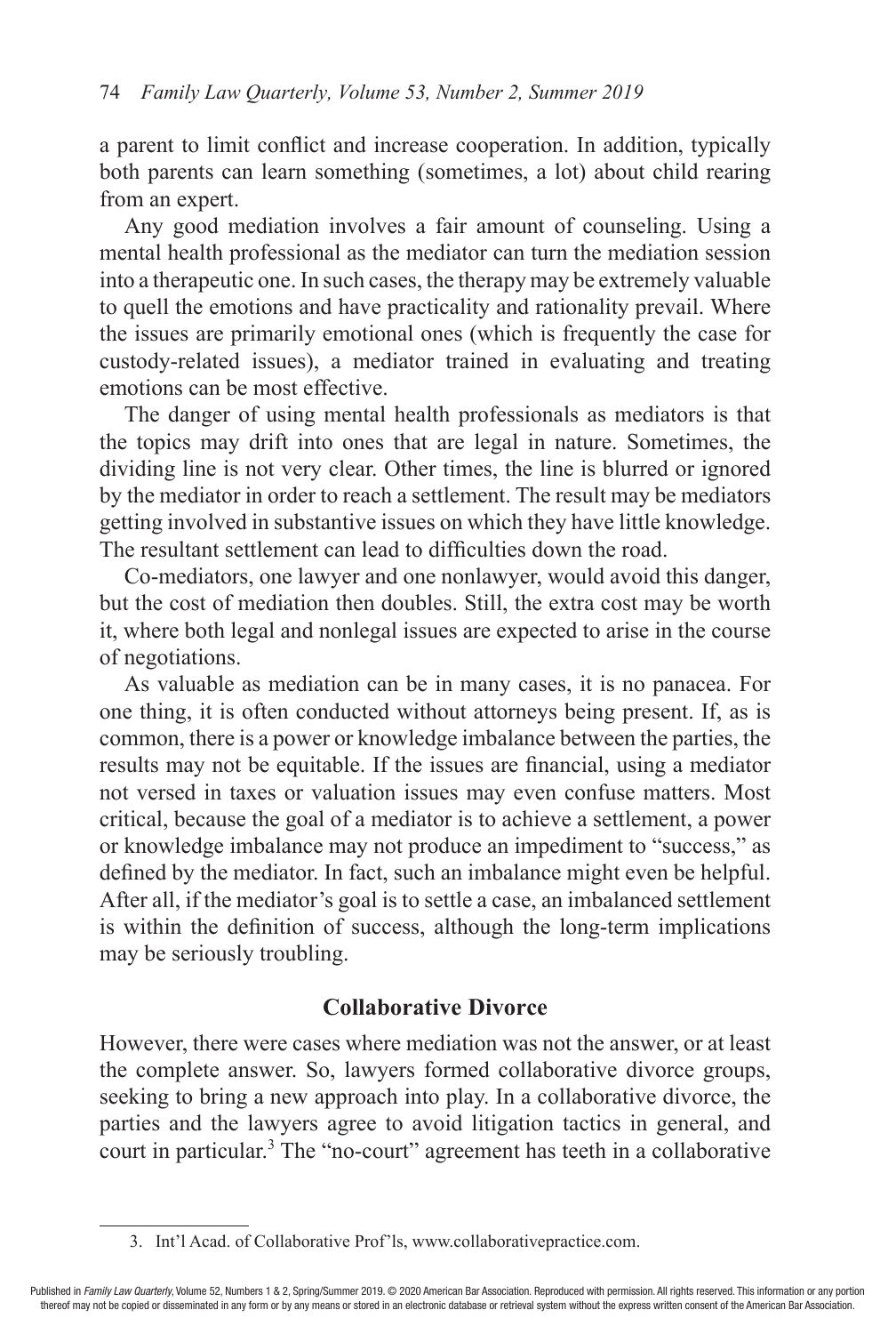divorce: If the process fails, both lawyers must withdraw and transition the case to litigation counsel. The intent is for the lawyers (and their clients) to avoid the threats of litigation and concentrate on resolution. Many models include a requirement for joint appraisals of all assets, avoiding any formal discovery and mandatory mediation. There may be mental health "coaches" (as opposed to therapists), child specialists, and neutral financial experts involved. All appraisals are joint, and there is transparency to the discovery and settlement process.

The key to a collaborative divorce agreement is the mandatory, mutual withdrawal feature. The goal is to make the cost of failure to everyone so extreme that settlement becomes almost an imperative. The theory is to entirely remove the threat of litigation from the settlement process. The financial cost of trial preparation is completely eliminated. As importantly, the sword-wielding threat of going to trial is eliminated. The result is to lessen (if not eliminate) the bitter taste of the adversarial legal process that may tarnish the parties' ability to co-parent in the future.

Collaborative divorce, however, is not for every case. When there has been domestic violence, mental illness, or substance abuse, it may not work, even when mental health coaches are utilized. In some cases, the threat of disqualification can be used to try to exact a better settlement. In other cases, the lack of a credible trial threat can cause the matter to be prolonged at a considerable emotional and financial cost. Collaborative divorce appears to have survived its most serious threat—an adverse ethics opinion from the Colorado Bar Association Ethics Committee.<sup>4</sup> While initially casting a shadow on a practice allowing a lawyer to withdraw from a case midstream because it might go to trial, a subsequent opinion from the American Bar Association Standing Committee on Ethics and Professional Responsibility, which found that the practice did fall within ethical parameters, has put those fears to rest.<sup>5</sup> As well it should. After all, if parties have been fully advised on the process, why should they not be able to retain an attorney on a limited, clearly defined basis, to avoid further damaging their families through the adversarial legal process?

<sup>4.</sup> Colo. Bar Ass'n Ethics Comm., Formal Op. 115 (2007) (Ethical Considerations in the Collaborative and Cooperative Law Contexts), *available at* http://www.cobar.org/ index.cfmlD/386/subD/10159/CETH/Ethics-Opinion-115:-Ethical-Considerations-in-the-Collaborative-and-Cooperative-Law-Contexts,-02/24//.

<sup>5.</sup> ABA Comm. On Ethics & Prof'l Responsibility, Formal Op. 07-447 (2007) (Ethical Considerations in Collaborative Law Practice).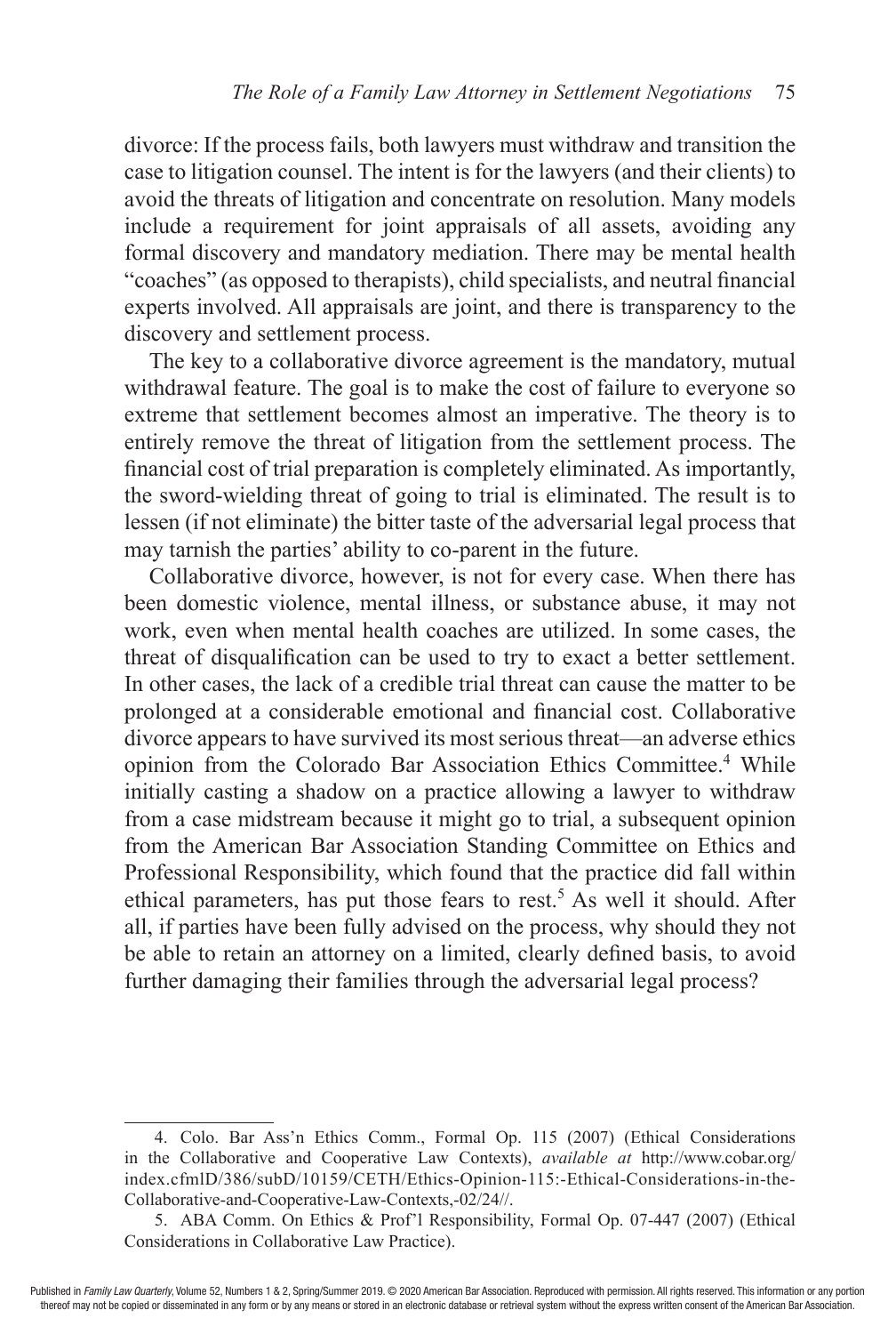#### **Cooperative Divorce**

Another option, although not yet widely available, is cooperative divorce.<sup>6</sup> While maintaining much of the criteria for a collaborative divorce, such as the commitment for settlement, joint and full appraisals, and voluntary disclosure, it does not include the critical aspect of mutual withdrawal of the attorneys if the process fails. Some see the process as "collaborative lite," while others do not see any difference between a cooperative divorce and a "regular" divorce. While substantively there is little or no difference, by signing an agreement to operate in a cooperative manner, lawyers can allay fears of divorcing parties regarding the roles of their attorneys. Far too many parties choose to proceed without attorneys, fearful that lawyers throw gasoline on the fire. Given the public perception of divorce lawyers, a written promise to operate to resolve issues in an amicable and professional manner can assure parties that lawyers have an important, helpful purpose to serve in these cases.

#### **ADR and the Line Between Advocacy and Compromise**

The very real controversy over these forms of ADR goes to the heart of what it means to be a lawyer and the purpose of our system of justice. To some, being a lawyer means to advocate under previous ethical rules and to "zealously" advocate his or her client's position. Because settlement requires compromise, to these lawyers, the advocacy role and the resolution role do not nicely coincide. Moreover, they define their client's interests as purely financial: the more money for their client, the better. "Success" is defined in purely economic terms.

It is here that the term "family" law has its real meaning. As stated earlier, unlike other areas of law, the opposing parties in a divorce often have a continuing relationship after the legal system is done with them. The very definition of "family" no longer means just a nuclear unit of Mom, Dad, and children, but encompasses stepparents, stepsiblings, and all of the extensions that go with them.

In traditional civil litigation, "success" can only be expressed in terms of money. The winner at trial gets a larger or smaller financial judgment. However, there are many whose value system put a different priority level on money. To these people, preserving the well-being of their "family" (defined in the broadest terms) is more important than money.

<sup>6.</sup> For a more complete comparison of these processes, see John Lande  $\&$  Gregg Herman, *Fitting the Forum to the Family Fuss: Choosing Mediation, Collaborative Law, or Cooperative*  Law for Negotiating Divorce Cases, 42 FAM. CT. REV. 280 (2004).